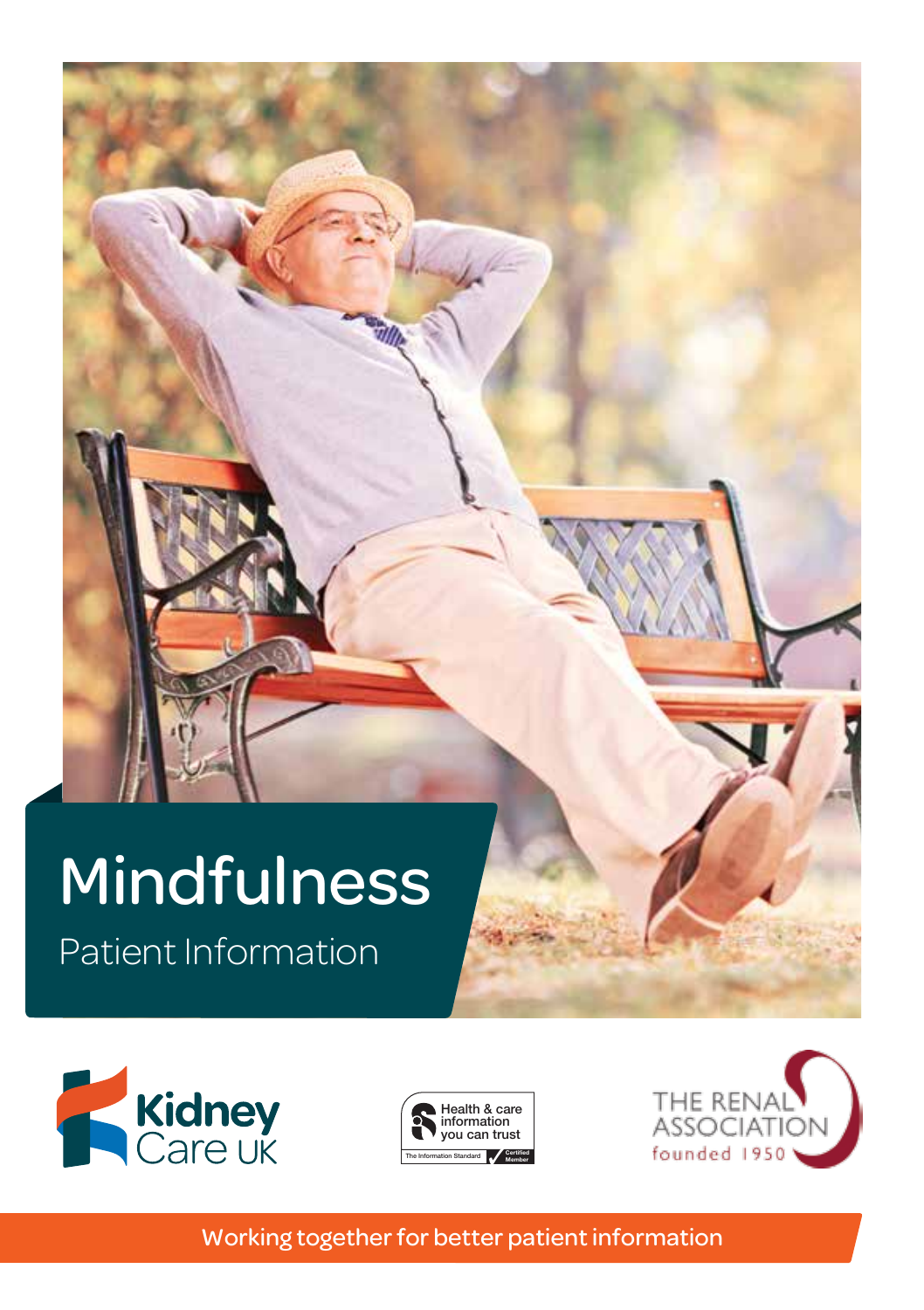### What is mindfulness?

Focusing on the daily stresses of your life can mean that you miss how your body really feels. This can be especially true if you are living with a long-term condition such as chronic kidney disease (CKD).

Mindfulness is about paying attention to the present rather than focusing on the past or future. It is about acknowledging your thoughts and feelings and helping you to both understand and enjoy your life more.

We all have busy lives. Our family and friends and work all place demands on our time. Having a condition like CKD can make it harder than ever to slow down and take notice of the world around you. Your mental health is just as important as your physical health and you need to take care of both of these aspects of your life.

This leaflet will introduce you to mindfulness and describes how it can help improve your mental well-being.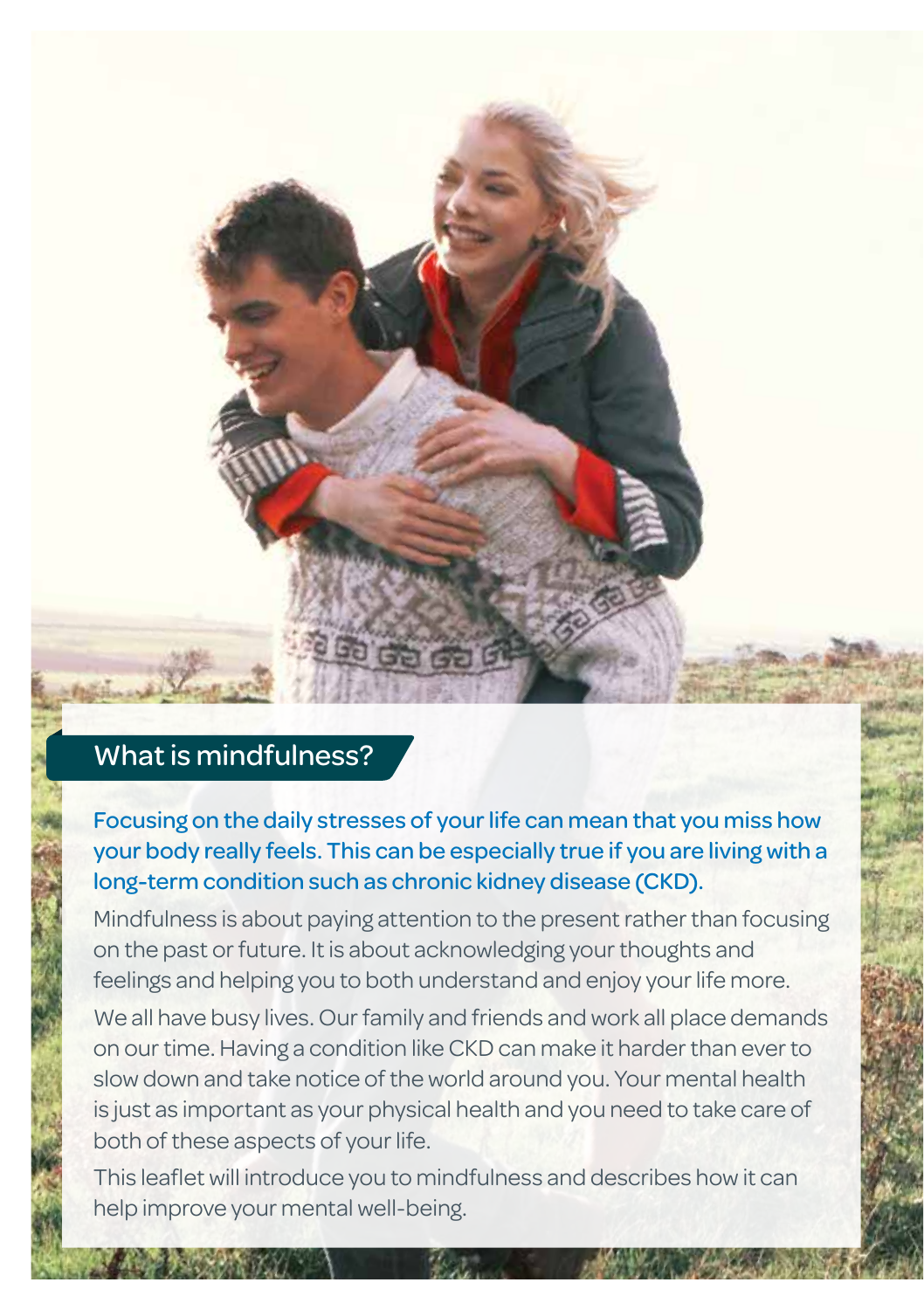## Why is mindfulness important?

Mindfulness helps you to reconnect with your body and experience life through all your senses. It is about slowing down and allowing yourself to live in the present instead of worrying about the past or worrying future.

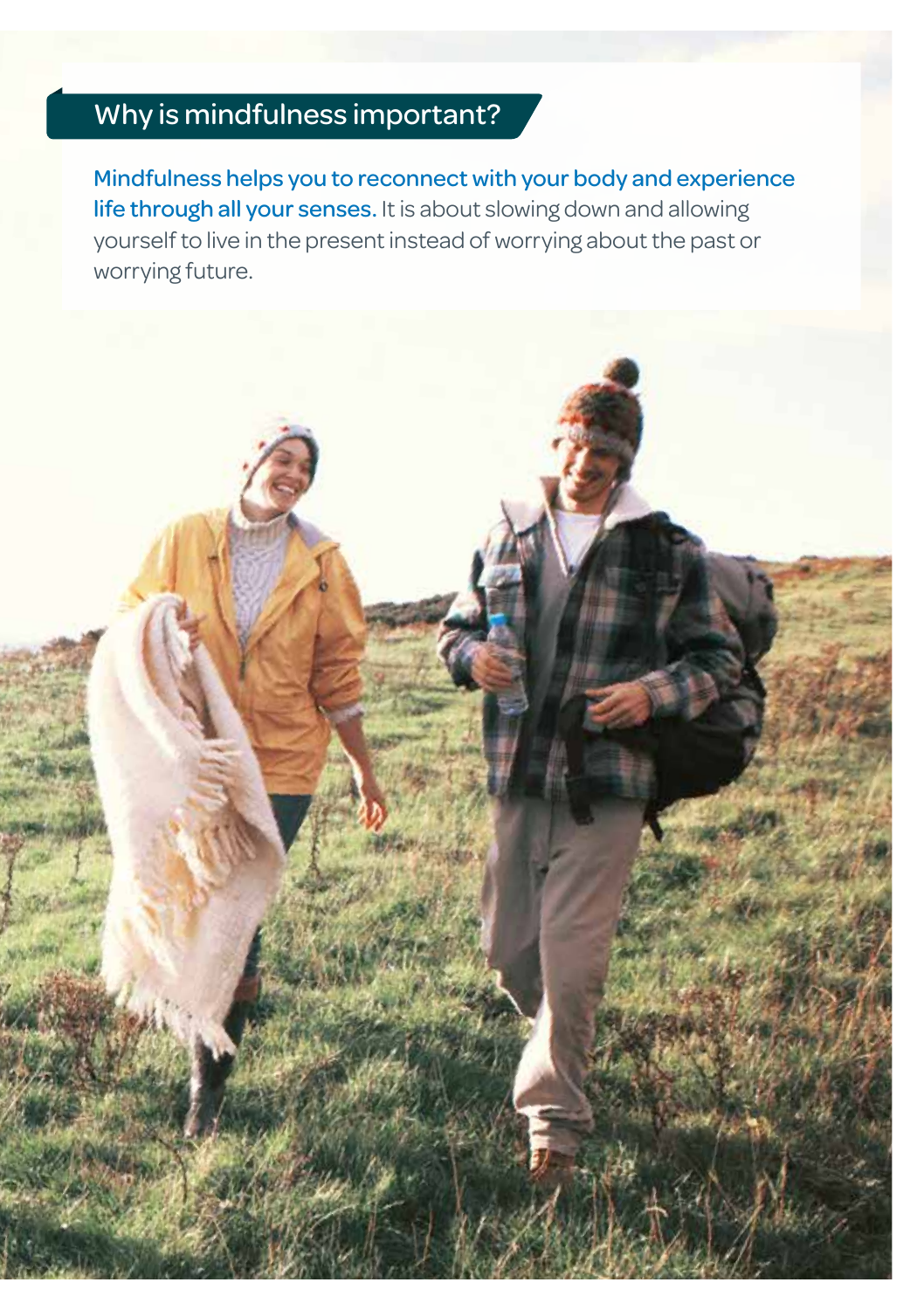### How can mindfulness help me?

### Mindfulness can help you to:

- Make more informed choices
- Feel less overwhelmed
- Improve your quality of sleep
- Cope better with stress, anxiety and depression
- Handle difficult situations better

By practicing mindfulness, you can develop a more helpful attitude towards your thoughts and feelings. You can learn to observe them and choose how you respond to them.

Living in the present can give you a better understanding of yourself and improve your enjoyment of the world around you. You can experience things afresh that you may have been taking for granted – the smell of freshly baked bread for example, or the birds singing in the garden.

Mindfulness is not an alternative to medical treatment. You should always follow your healthcare team's advice about medication and discuss any problems that you may be having with them.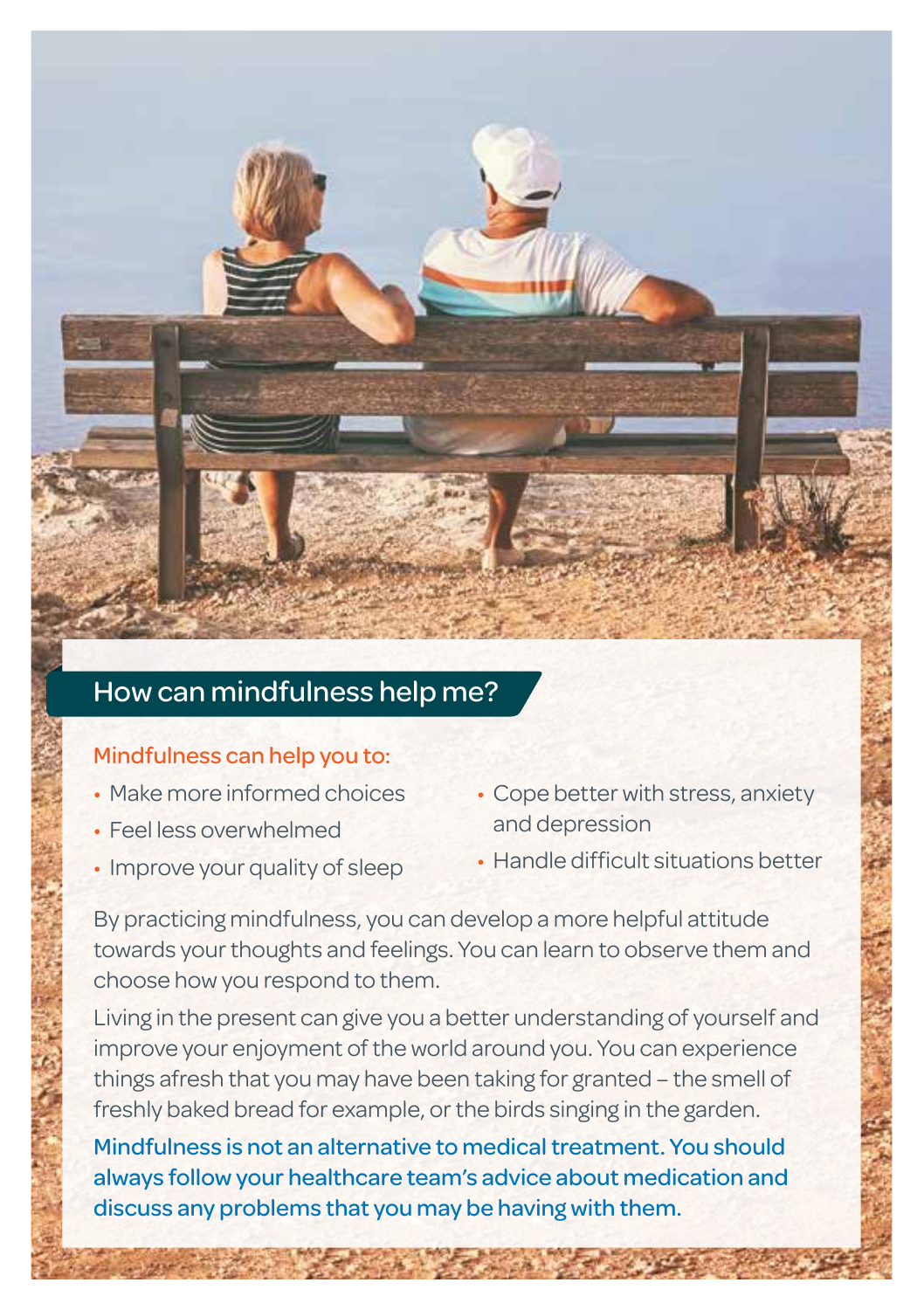### What does mindfulness involve?

### Mindfulness is about becoming more aware of your thought

processes. We all have issues that we dwell on and find hard to let go. This is especially the case with long term health conditions like CKD that can dominate your life. Training yourself to step back from your thoughts and focus on what is actually going on around you can have a big impact.

### If you find yourself getting caught up in your thoughts try to focus on the following:

- How does thinking about this problem make me feel?
- Will thinking about it help me to solve it?
- Am I ignoring other things in my life by thinking too much about this?

The more aware you are of your thoughts and feelings, the more likely you are to notice the early signs of anxiety, stress or depression. If you do start to feel Anxious, stressed or depressed it is important to seek advice from your healthcare team.

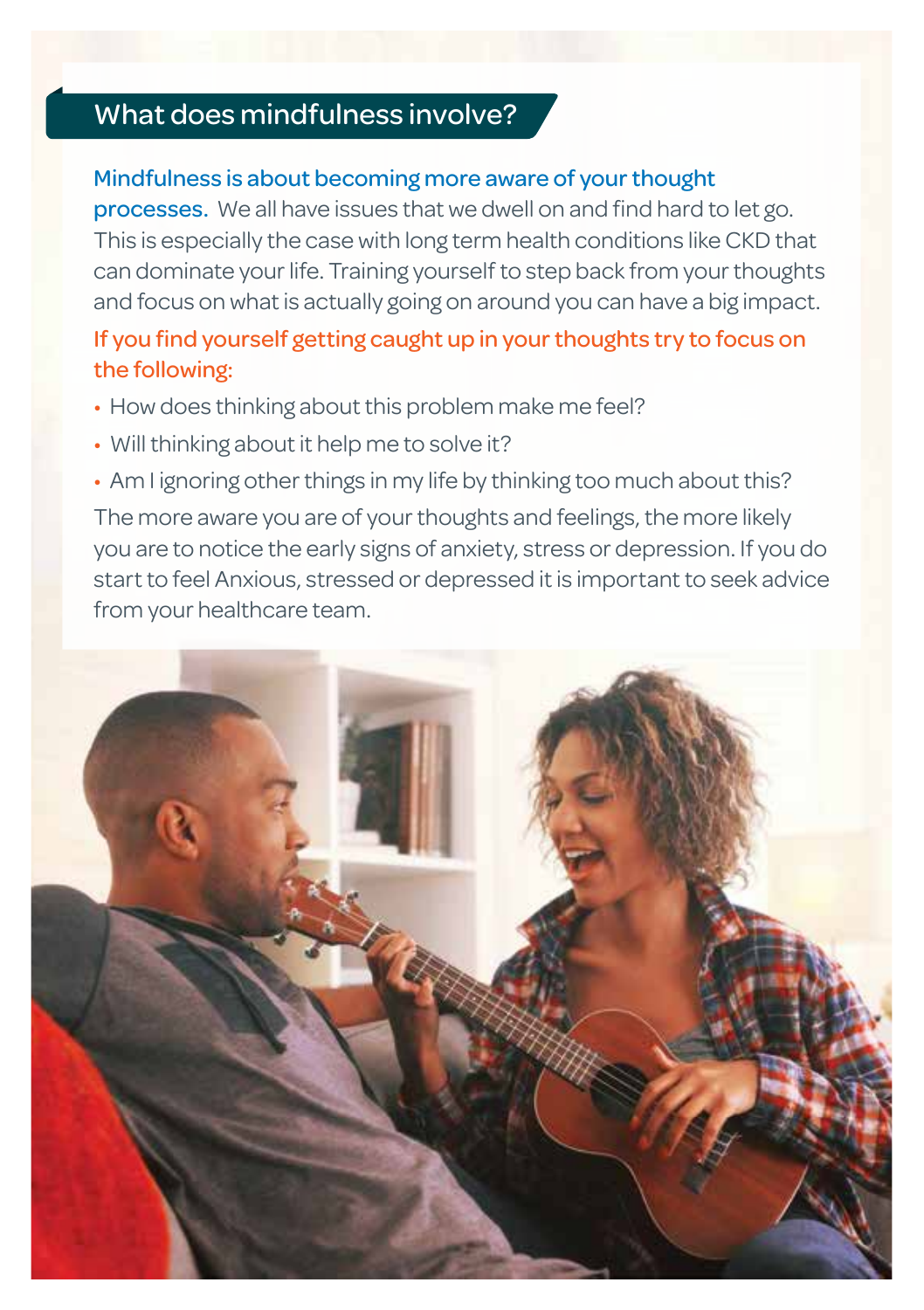### How can I become more mindful?

Mindfulness cannot be developed overnight. You may have spent years focusing on negative thoughts and feelings so it will take time to change how you respond to them. The following tips may help you in this journey.

#### Notice the small things

If you go through life on 'auto-pilot' you're more likely to get hooked on familiar stories about yourself and the world – that this is how it always is and so will always be. This can be unhelpful, especially if those stories are negative. One way to step out of auto-pilot is to stop what you are doing and take a few minutes to explore the world through your 5 senses. What can you see/hear/smell/taste/touch right at this very moment? Notice what this feels like. How does that make you feel?

#### Name your thoughts

Giving your thoughts and feelings a name may help you to become more aware of them. For example 'I am anxious about my next hospital appointment' or 'I am worried about how my condition may affect my job'

#### Regular practice

Practicing mindfulness is a bit like doing a weight lifting exercise for the brain. Each time you practice, you are strengthening the mental 'muscle' which can give you a greater focus and awareness. Having a regular time slot to practice may help. First thing in the morning may be a good time for you or while on your lunch break at work. Experiment with different times and places but try to keep it regular in order to develop the habit.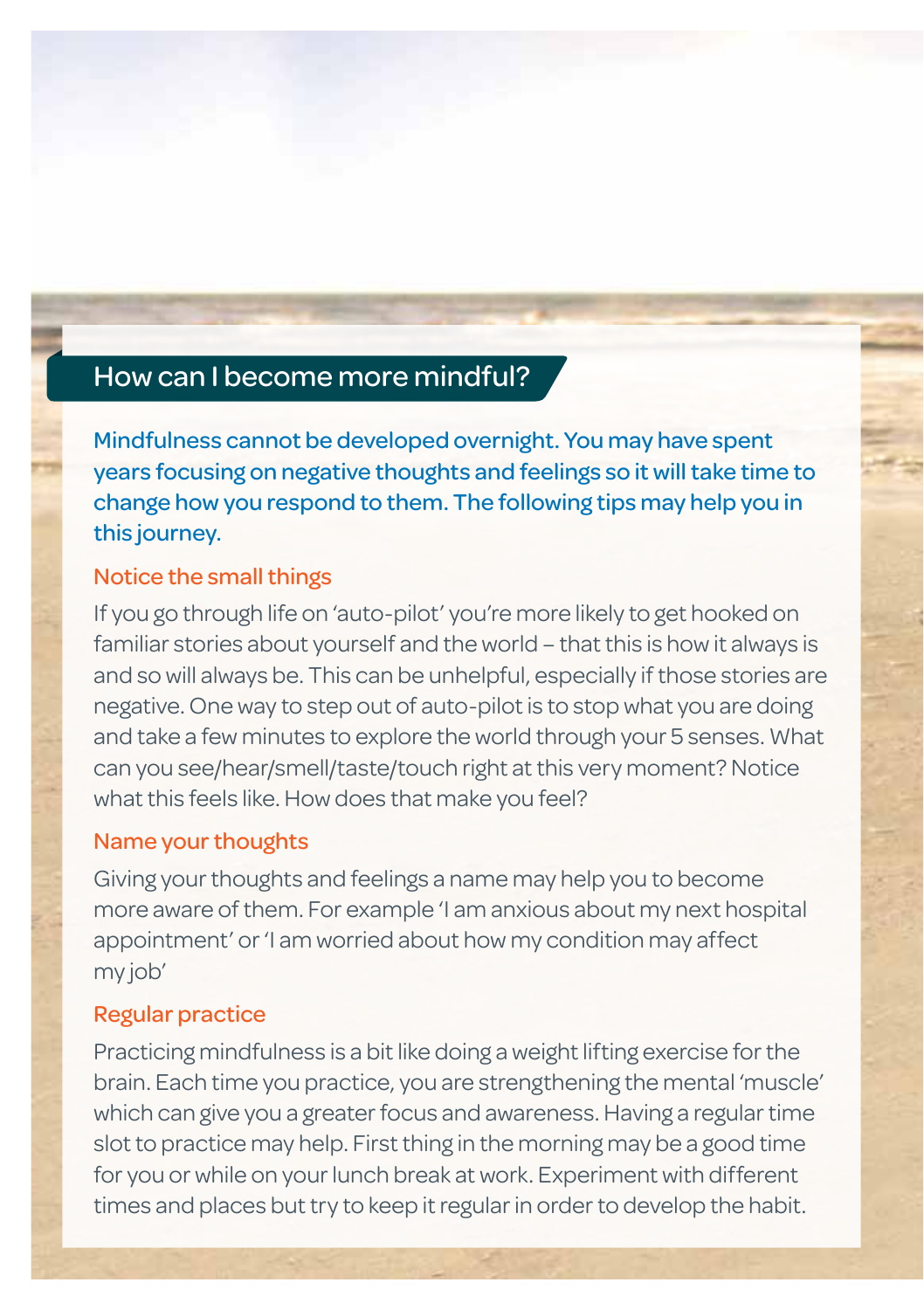

#### Break the routine

When we do the same things every day we stop noticing them. Try to do something a little differently – go somewhere different for lunch, take an alternative route to work – and see what new things you start to notice about the world.

#### Stick with it

Don't be discouraged if your negative thoughts and feelings seem to come flooding back in as soon as you stop concentrating on other things. Mindfulness isn't about making them go away but rather about seeing them in a different way. Try to imagine them as buses that you can choose to get on or let them go past you. It is up to you how much they affect your life.

#### What else can I do to become more mindful?

It will take time to develop a habit of mindfulness. The tips above can be done in your own time but you may like to try a more structured approach and join a meditation, yoga or tai-chi class. These practices can help you become more mindful by focusing on your breathing and relaxing different parts of your body. Contact your local leisure or community centre to see what classes are available. Online course are also available – see below for details.